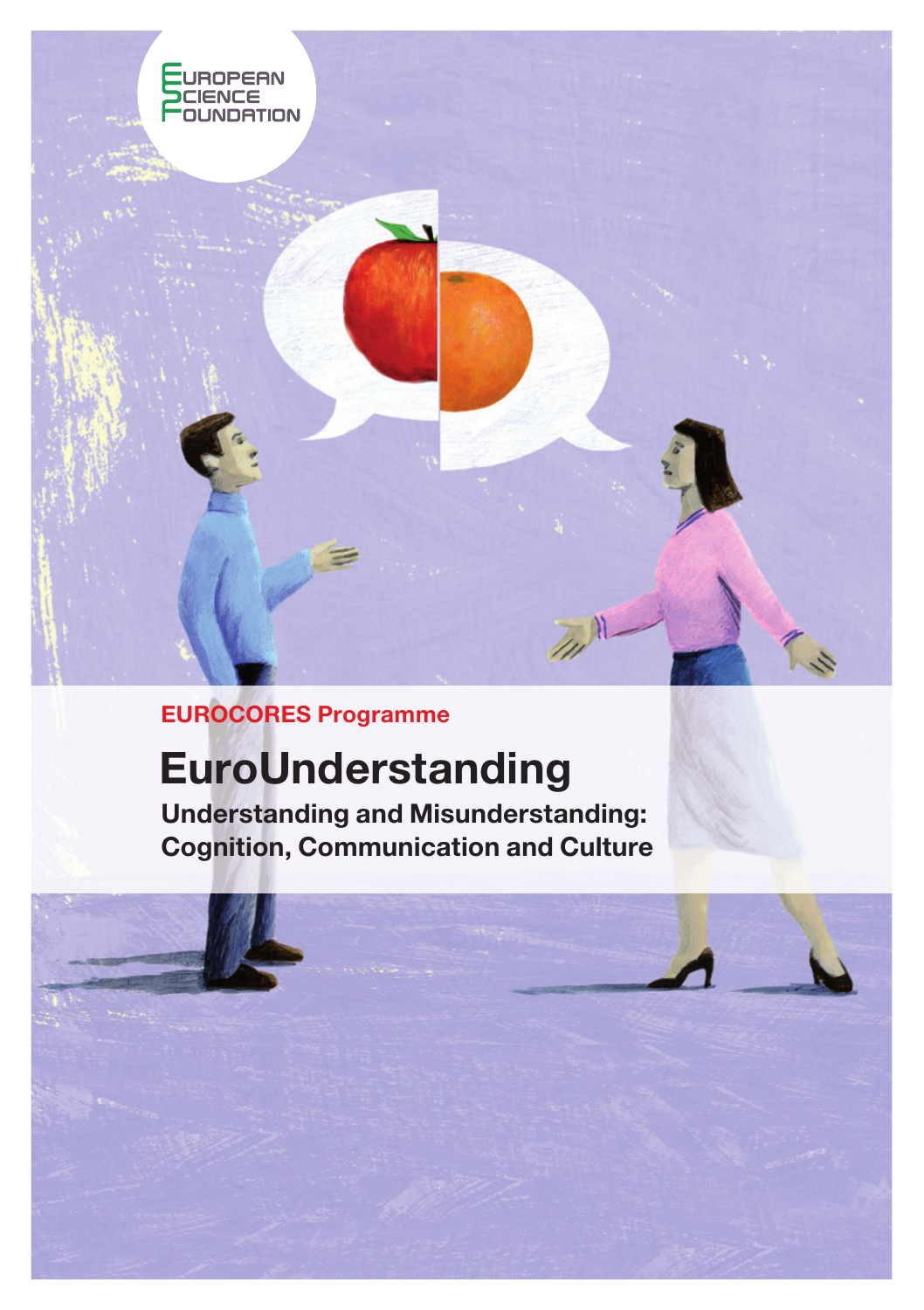It almost goes without saying that escalating miscommunications and misunderstandings – between individuals, groups, cultures or nations – lie at the heart of many of the current social conflicts that affect individuals and societies all around the globe. This gives a strong sense of urgency to the question of how understanding and misunderstanding is generated.

To understand the social generation of understanding and misunderstandings, we need to analyse the conditions for interpersonal, intra-group and intergroup understanding. Examples include the coordination of joint action, the exchange of information and the sharing of experiences, meanings and values. These issues are widely investigated across academic traditions and disciplines, at vastly differing levels of analysis: from neural processes (within an individual brain) all the way to cultural processes (across societies). What is needed for a comprehensive explanatory account of these phenomena is the integration of the different levels of analyses in a nonreductionist framework.

The EUROCORES Programme Understanding and Misunderstanding: Cognition, Communication and Culture (EuroUnderstanding) is based on the conviction that the start of such an integration is not only possible but also timely. It is also foreseen that in this proposed methodological pluralism, the humanities disciplines, with their focus on meaning, need to play a crucial role. This is why the EUROCORES Programme EuroUnderstanding invites in particular researchers from the humanities to collaborate with each other, as well as with colleagues from the life sciences and social sciences, to work towards an integration of the above explanatory hierarchy and in this way advance the science and scholarship of understanding and misunderstanding.

EuroUnderstanding brings together 15 research projects from 13 different countries across Europe and the USA. Running time: 2011-2014 Research budget: ca 3 M€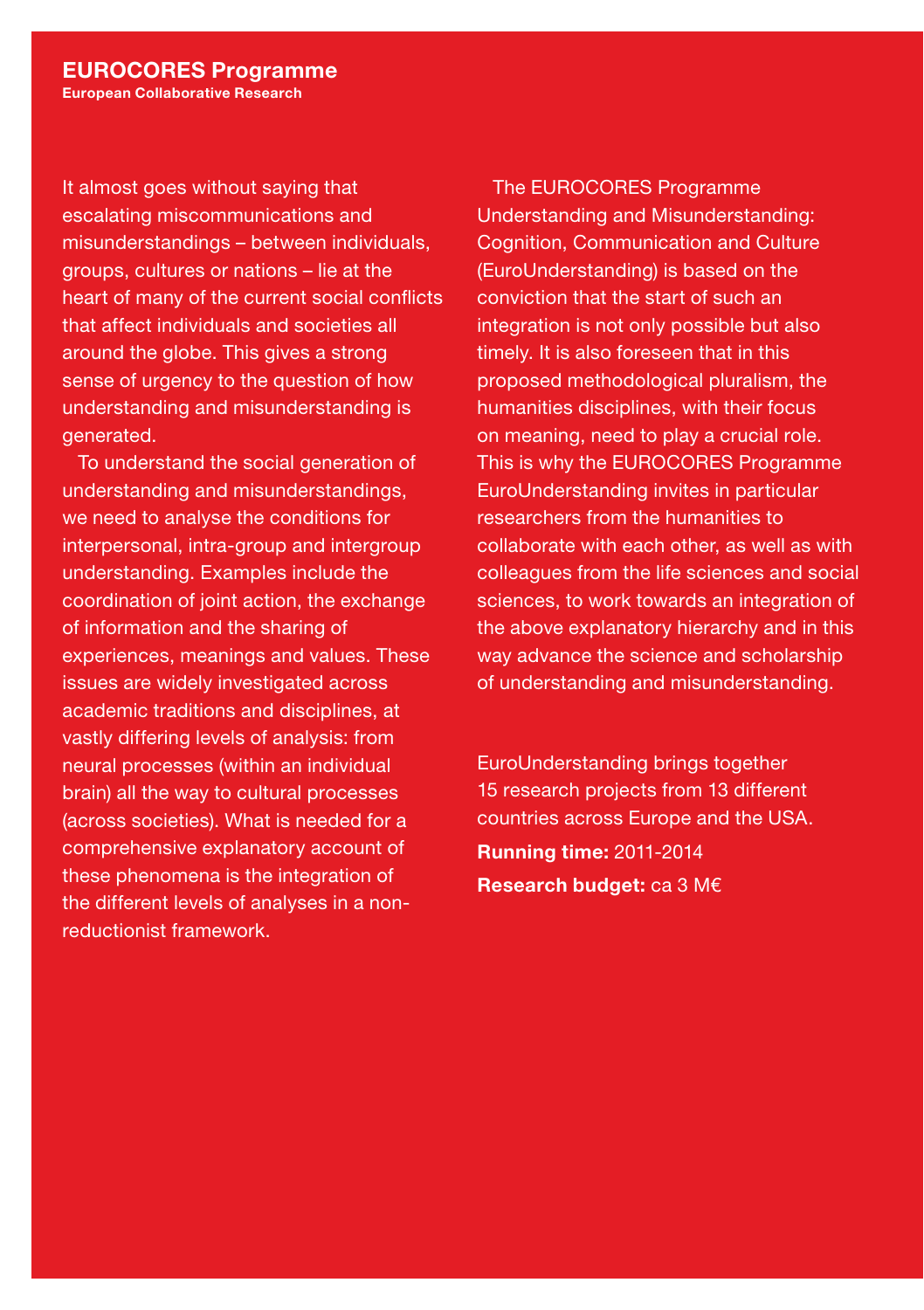## Collaborative Research Projects (CRPs)

 $\sim$   $\sim$   $\sim$ 

### Communication in Context: shared understanding in a complex world (CCCOM)

(ETF, FCT, NWO, RCN, VR)

The CCCOM project investigates the nature and preconditions of communicative success in the complex communicative situation that is the human predicament. The overall objective is to develop a new theory of communicative success, one that explains how communication is possible despite the obstacles posed by the cultural and contextual differences that form the backdrop of human interaction.

The main hypothesis is that successful communication requires sufficient overlap – but not necessarily identity – in the message communicated. This hypothesis is developed by all of the disciplines involved in the project: semantics, pragmatics, game theory, value theory, cognitive science, socio-linguistics, experimental philosophy and psychology.

Three central themes provide focal points for the project and tie together its theoretical and experimental aspects: communicative success (both with respect to the level of semantic content and with respect to the full pragmatic information), context (how does communication succeed in cases where the communicating subjects do not share exactly the same context?) and coordination (how do linguistic practices remain stable despite noncooperative behaviour as in the case of lying and deception?).

#### Further information:

http://www.cccom.ut.ee/

#### Project Leader:

Professor Åsa Wikforss Stockholm University, Sweden

#### Principal Investigators:

Professor Daniel Cohnitz University of Tartu, Estonia

Professor Jussi Haukioja Norwegian University of Science and Technology, Trondheim, Norway

Dr Teresa Marques University of Lisboa, Portugal

Dr Robert Van Rooij University of Amsterdam, The Netherlands

#### Associated Partners:

Professor Peter Bosch University of Osnabrück, Germany

Professor James Hampton City University, London, United Kingdom Professor Gerhard Jaeger

University of Tübingen, Germany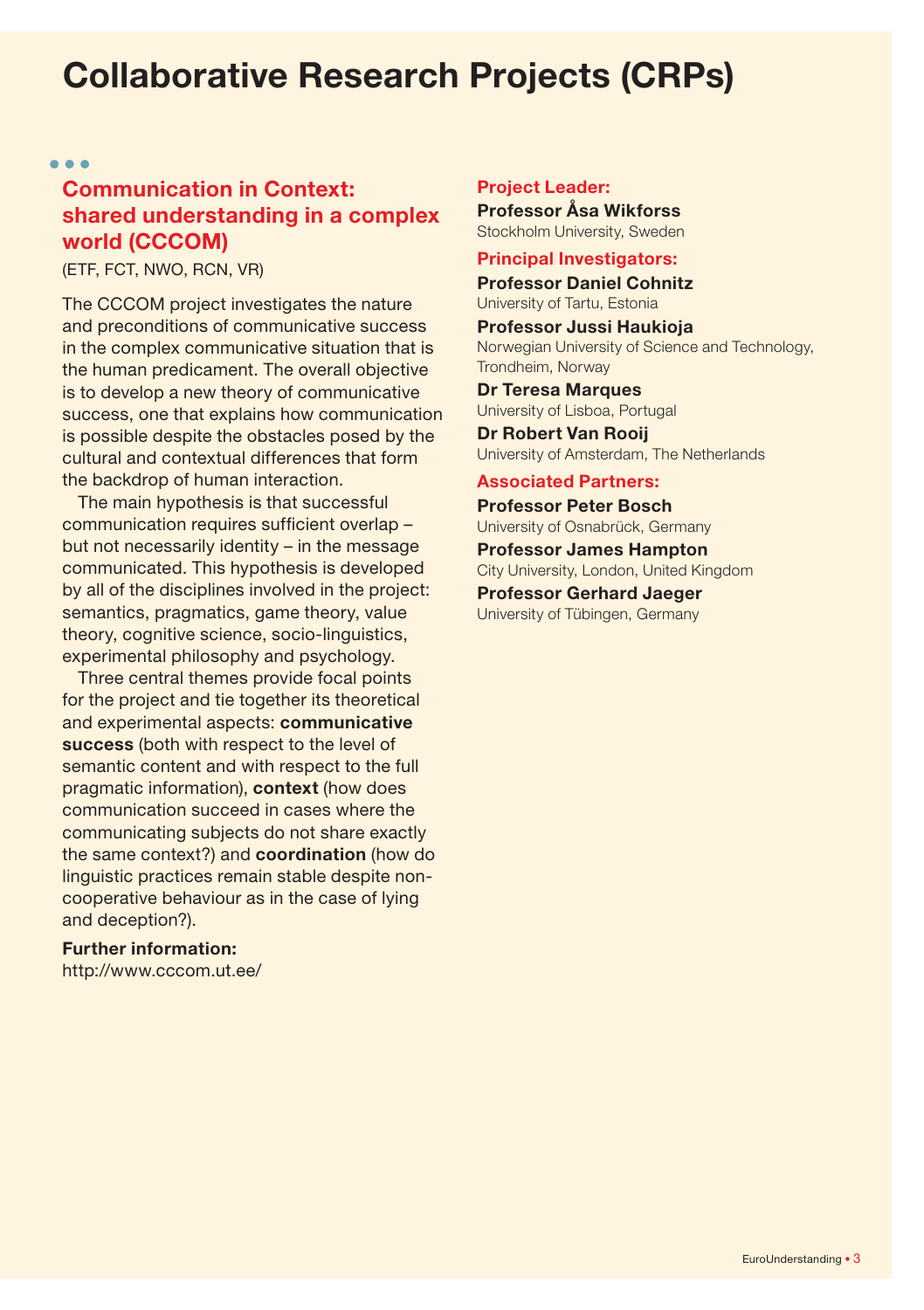### Digging for the Roots of Understanding (DRUST)

(CNR, FKK, FWO, MNiSW, NWO)

 $\sim$   $\sim$   $\sim$ 

DRUST brings together seven European research groups that cover the full breadth of cognitive science (including anthropology, neuroscience, psychiatry, artificial intelligence, linguistics, philosophy and psychology) in an examination of how different types of common ground support interpersonal and intercultural understanding. Communication plays a key role for such an understanding but only to the extent that dialogue partners have sufficient common ground. Misunderstandings occur because most dimensions on which common ground can exist are not universally shared and not *a priori* present.

New research in the humanities and cognitive sciences shows that partners in dialogue and partners in action often differ in their perception of the situation, prior background, inference capacity and linguistic conventions. Although common ground is available when members of the same culture interact in well-defined contexts, considerable gaps in common ground occur when individuals with different cultural backgrounds interact in heterogeneous contexts. Profound misunderstandings easily go unnoticed. A better comprehension of the neural, psychological and cultural processes that establish common ground is thus crucial for identifying the roots of interpersonal and intercultural understanding.

#### Further information:

http://web.mac.com/gknoblich/page1/page1. html

#### Project Leader:

Professor Guenther Knoblich Radboud University Nijmegen, The Netherlands

#### Principal Investigators:

Professor Claudio Castellano Universita di Roma, ISC-CNR, Rome, Italy

Dr Joanna Raczaszek-Leonardi University of Warsaw, Poland

Dr Andreas Roepstorff University of Aarhus, Denmark

Professor Luc Steels Free University of Brussels, Belgium Professor Dan Zahavi

University of Copenhagen, Denmark

#### Associated Partners:

Professor Andy Clark University of Edinburgh, United Kingdom

Professor Kai Vogeley University of Cologne, Germany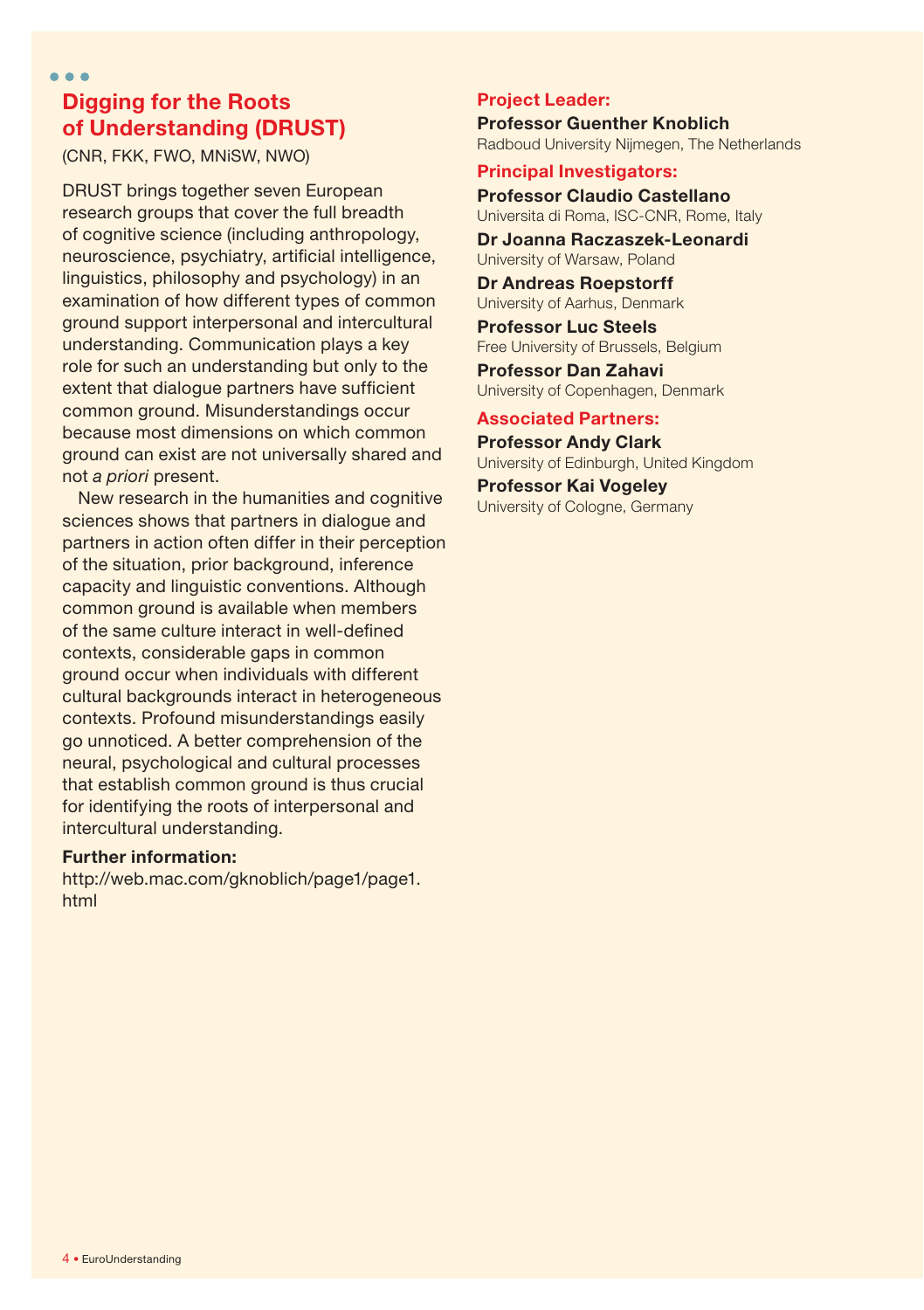#### Understanding the Normative Dimensions of Human Conduct: conceptual and developmental issues (NormCon)

(FKK, FWF, VR)

The central goal of the NormCon project is to investigate the role of understanding norms and rules in domains that precede the development of higher-order mental abilities in children. This goal will be pursued in an interdisciplinary approach combining conceptual methods in philosophy with experimental work in developmental psychology. The project also investigates how issues of normativity vary between cultures, for example, children's experience of authority or their use and knowledge of social display rules.

One of NormCon's conceptual aims is to clarify how cognitive and non-cognitive ways of understanding are related to the concept of rule-following. The main question is how norms are recognised by participants in social interaction, as opposed to merely recognising a regularity to which one might adapt. This contrast is particularly important in studying how young children become aware of both conventional and non-conventional norms. Although the project takes it for granted that norms exist, the main concern is to explore how subjects pick them up and how norms can emerge from their interpretation of socially relevant behaviour.

#### Further information:

http://uni-salzburg.at/NormCon

#### Project Leader:

Professor Josef Perner University of Salzburg, Austria

#### Principal Investigators:

Professor Johannes Brandl University of Salzburg, Austria

Professor Ingar Brinck Lund University, Sweden Professor Dan Zahavi

University of Copenhagen, Denmark

#### Associated Partners:

Professor Hannes Rakoczy University of Göttingen, Germany Professor Philippe Rochat Emory University, USA

Dr Johannes Rössler University of Warwick, United Kingdom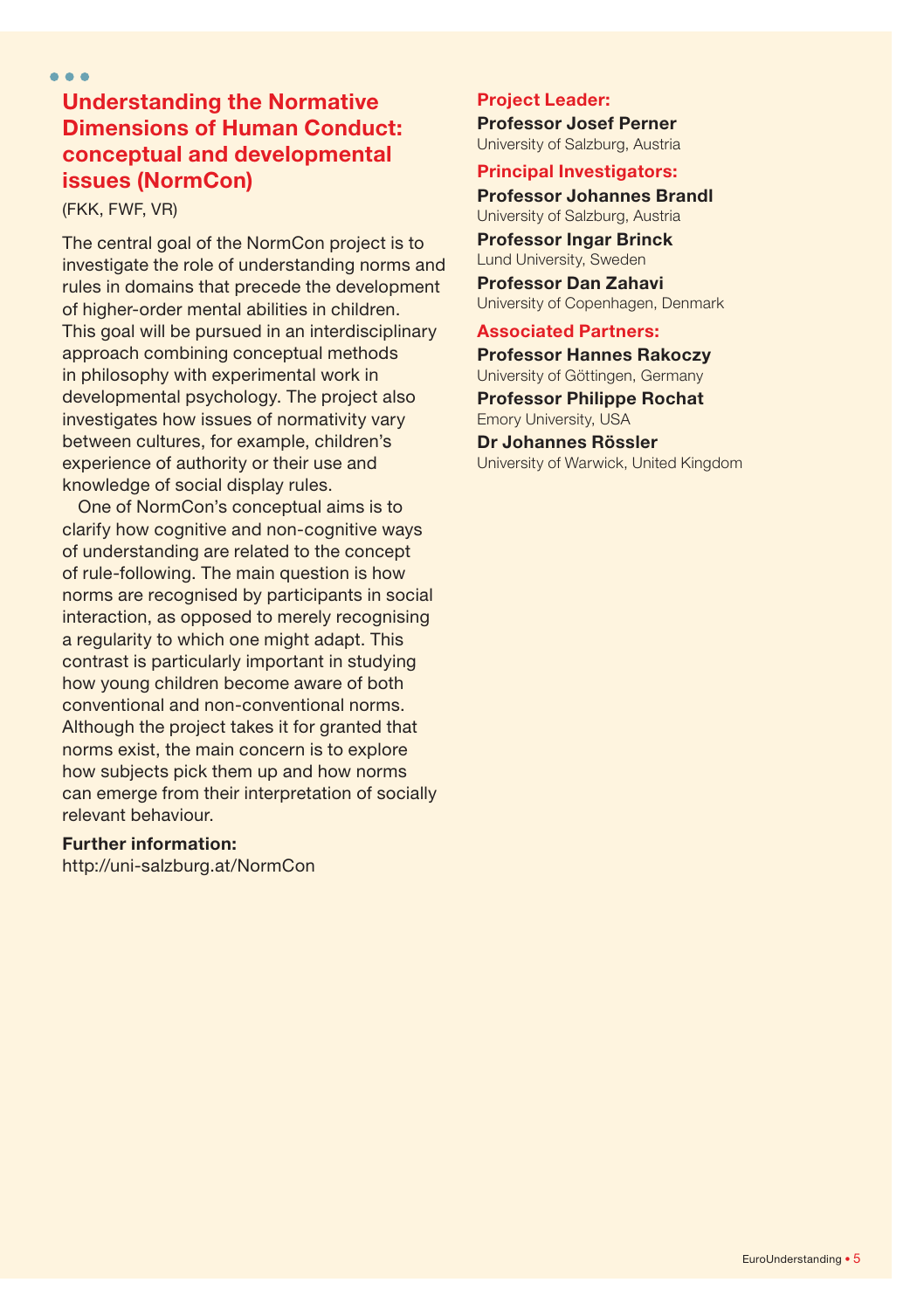$\bullet$   $\bullet$   $\bullet$ 

The following national funding organisations support the EuroUnderstanding EUROCORES Programme:

- • Fonds zur Förderung der wissenschaftlichen Forschung in Österreich (FWF) Austrian Science Fund, Austria
- • Fonds voor Wetenschappelijk Onderzoek Vlaanderen (FWO) Research Foundation Flanders, Belgium
- • Det Frie Forskningsråd Kultur og Kommunikation (FKK) The Danish Council for Independent Research – Humanities, Denmark
- • Eesti Teadusfond (ETF) Estonian Science Foundation, Estonia
- • Consiglio Nazionale delle Ricerche (CNR) National Research Council, Italy
- • Nederlandse Organisatie voor Wetenschappelijk Onderzoek (NWO) Netherlands Organisation for Scientific Research, The Netherlands
- • Norges Forskningsråd (RCN) Research Council of Norway, Norway
- • Ministerstwo Nauki i Szkolnictwa Wy**ż**szego (MNiSW) Ministry of Science and Higher Education, Poland
- • Fundação para a Ciência e a Tecnologia (FCT)

Foundation for Science and Technology, Portugal

• Vetenskapsrådet (VR) Swedish Research Council, Sweden